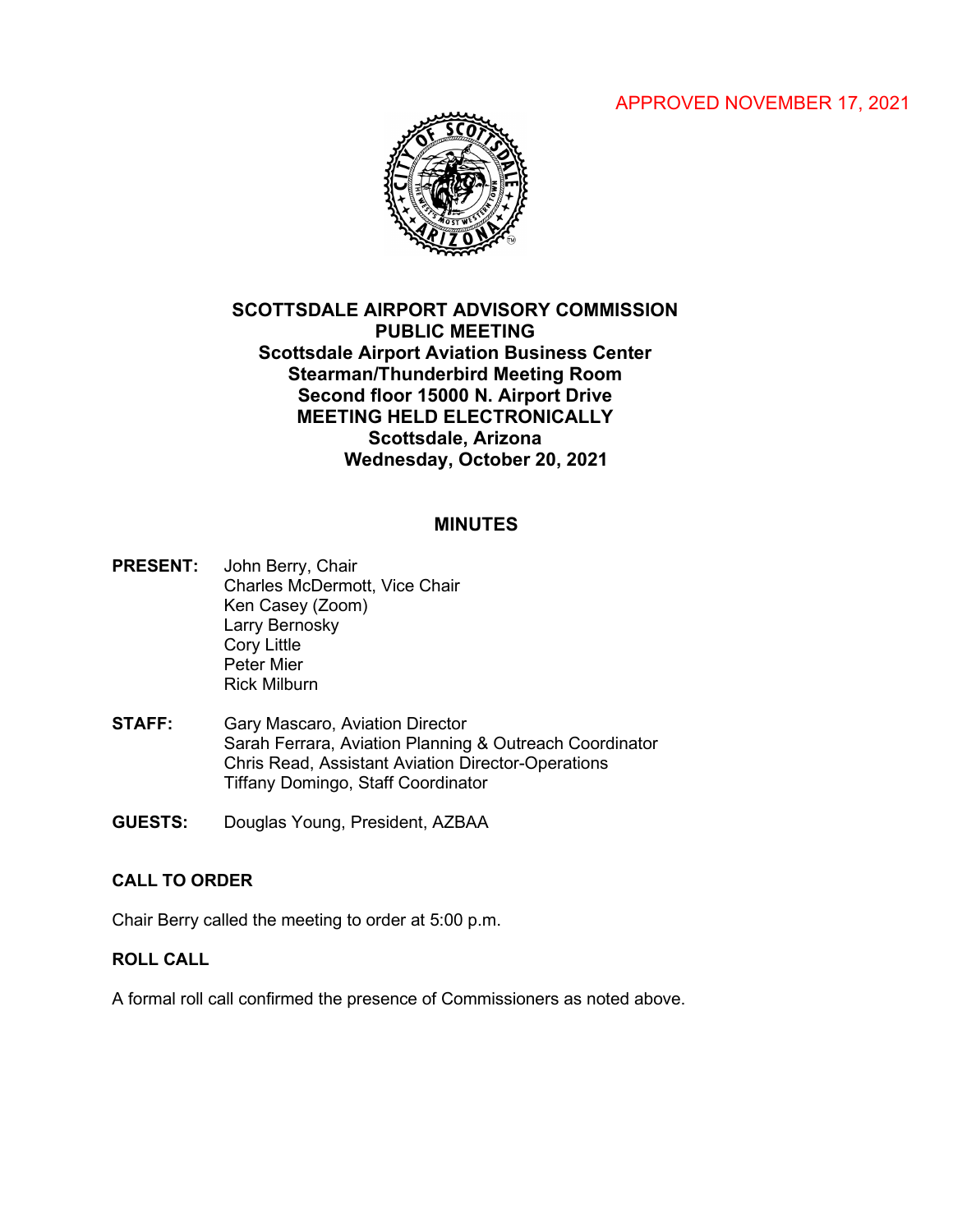## **AVIATION DIRECTOR'S REPORT**

Aviation Director Gary Mascaro stated that fall is here and the Airport is getting very busy with lots of operations occurring. Staff attended the National Business Aviation Association convention last week. Ms. Ferrara will provided a brief overview later in the meeting. A more detailed presentation will be provided next month. The airport is close to opening up the new box hangars, with one minor issue to be resolved before transfer.

### **PUBLIC COMMENT**

There were no public comments.

1. Regular Meeting: September 15, 2021

COMMISSIONER MIER MADE A MOTION TO APPROVE THE REGULAR MEETING MINUTES OF SEPTEMBER 15, 2021 AS PRESENTED. COMMISSIONER BERNOSKY SECONDED THE MOTION, WHICH CARRIED 7/0 WITH CHAIR BERRY, VICE CHAIR MCDERMOTT, COMMISSIONERS BERNOSKY, CASEY, LITTLE, MIER AND MILBURN VOTING IN THE AFFIRMATIVE WITH NO DISSENTING VOTES.

## **REGULAR AGENDA ITEMS 1-9**

1. Discussion and Possible Action Regarding Application for Airport Aeronautical Business Permits for H5 Productions, Inc. dba H5 Helicopters to conduct helicopter specialized commercial flying services at the Scottsdale Airpark

Mr. Mascaro presented this item in light of Ms. Williams' absence. H5 has been operating out of the Airport for quite some time. They are requesting an Airpark Aeronautical business permit to conduct helicopter specialized commercial flying services. They operate in both the Airport and Airpark and are based in the Airpark. H5 does aerial and commercial filming as well as specialized and unique tours using an Airbus AS350 helicopter, which holds up to five passengers. They have begun to conduct special charter flights in partnerships with the Volanti Restaurant. They have met the requirements of the aeronautical business permit.

Company representative, Nelson Rood, Director of Operations, was not present to answer questions. Mr. Mascaro said it was the Commission's prerogative to ratify the permit or delay a vote until a representative is present.

Commissioner Little noted that H5 has been operating for some time. Mr. Mascaro concurred. Commissioner Little suggested the possibility that the application include space to report the number of aircraft. In response to a question from Commissioner Bernosky, Mr. Mascaro stated that H5 is authorized by City code to operate at this time, pending ratification.

COMMISSIONER BERNOSKY MADE A MOTION TO DEFER APPROVAL OF THE AERONAUTICAL BUSINESS PERMITS FOR H5 PRODUCTIONS, INC., DBA H5 HELICOPTERS, TO CONDUCT HELICOPTER SPECIALIZED COMMERCIAL FLYING SERVICES AT THE SCOTTSDALE AIRPORT UNTIL A COMPANY REPRESENTATIVE IS PRESENT TO ANSWER QUESTIONS. VICE CHAIR MCDERMOTT SECONDED THE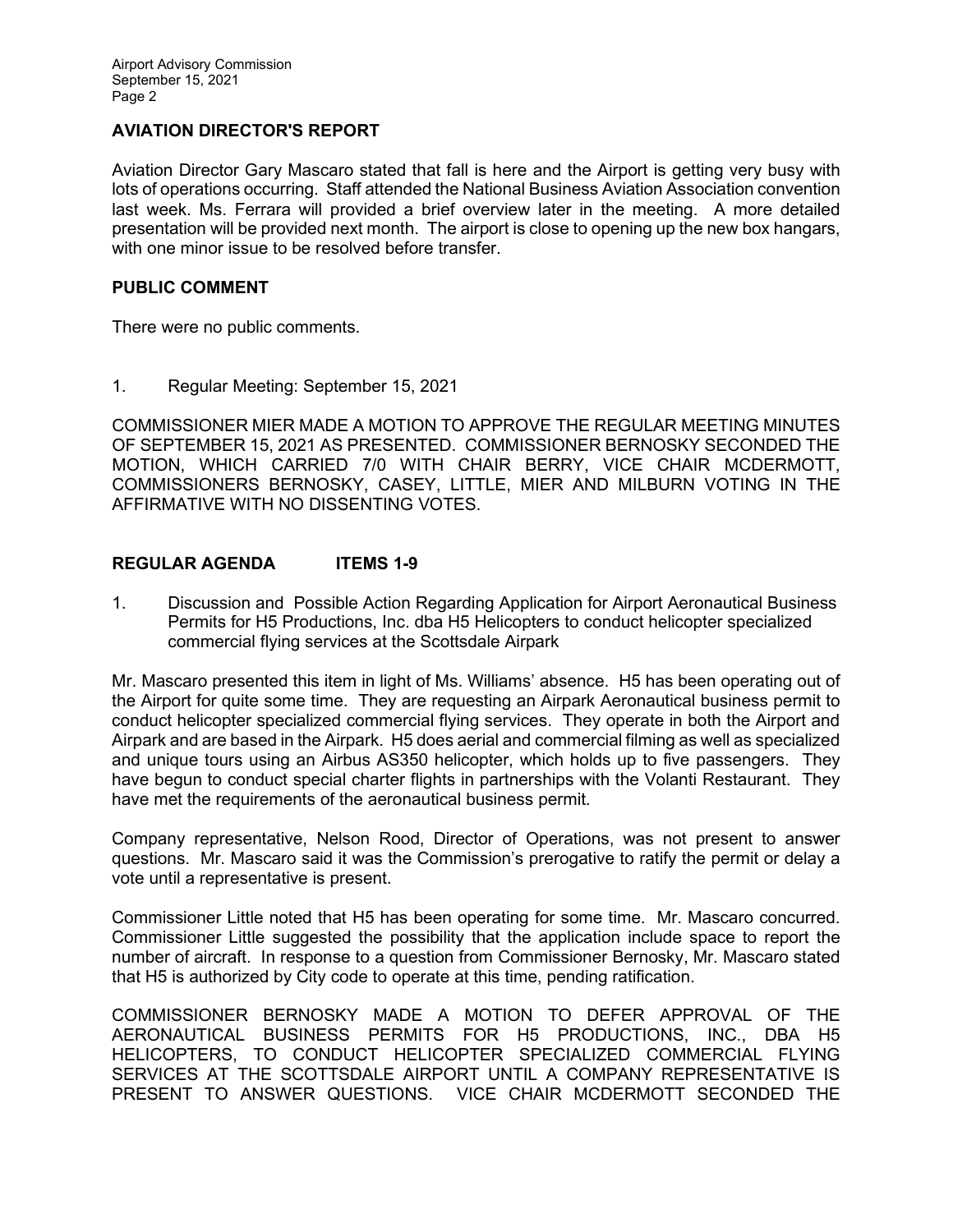Airport Advisory Commission September 15, 2021 Page 3

MOTION, WHICH CARRIED 5/2 WITH CHAIR BERRY, VICE CHAIR MCDERMOTT, COMMISSIONERS BERNOSKY, LITTLE, MIER AND VOTING IN THE AFFIRMATIVE WITH AND COMMISSIONERS CASEY AND MILBURN DISSENTING.

### 2. Annual Update from Arizona Business Aviation Association

Douglas Young, President, AZBAA, provided an update, noting that COVID impacted operations, however, they are now up and running. Arizona is a significant area of growth for business aviation. The primary focus of the organization is member engagement. Meetings are held the third Tuesday of every month. The golf benefit is one of the organization's cornerstones, with the 2021 annual golf benefit recently held. One of its main goals is raise money for scholarships. This year's event raised \$50,000 toward this goal. A brief overview of the scholarship award process was provided, with individual award amounts typically at \$2,500. The plan is to award six to seven scholarships this year. The organization also holds an annual safety day, which provides the opportunity to earn CAM credits as well as aviation maintenance technician credits. Safety Day will be held at Scottsdale Airport on November 11th with 120 anticipated attendees.

Commissioner Bernosky asked if flight training is part of the scholarship curriculum. Mr. Young confirmed that many of the scholarship applications come from students. Checks for the scholarships are issued directly to the educational institution.

In response to a question regarding membership in the region, Mr. Young stated that they have approximately 150 to 200 AZBAA members. Meetings will generally generate participation by approximately 50 to 75 individuals.

3. Discussion and Input Regarding Airport and Airpark Aeronautical Business Permit Additions, Revocations and Cancellations

Ms. Mascaro deferred a report for this item, as approval for H5 Productions was deferred and its potential approval would have been the only change to the list.

4. Discussion and Input Regarding the Monthly Operations Report

Chris Read, Assistant Aviation Director-Operations, stated that total based aircraft was 468 for the month, compared to 477 last month. Total operations for September of 2020 were 16,000 compared with 14,339 for September of 2021. Year to date numbers are down 17.9 percent, largely to the runway closure. IFR numbers are looking good. Last year's total at this time was 4,046 compared with 4,582 this year. IFR numbers year to date are 19.7 percent up from last year. There were three alerts and four incidents for the month. There were a few enforcement actions. This included a security violation, where a gate was propped. The first violation was verbal, but would have been more severe if the pilot had been caught. He was a transient pilot who left abruptly and a longer conversation was not possible. U.S. Customs revenue for the month was \$55,875 with 97 operations and 24 U.S. visits. Revenues are closely matched to last year with \$88,250 for 21/22 and \$87,400 for 20/21. Uses are up significantly for the month at 97, compared with 48 last year. Total uses fiscal year to date are 159 compared with 169 last year. This difference is also due to the runway closure. PPRs for aircraft over 75,000 pounds totaled 47 for the calendar year.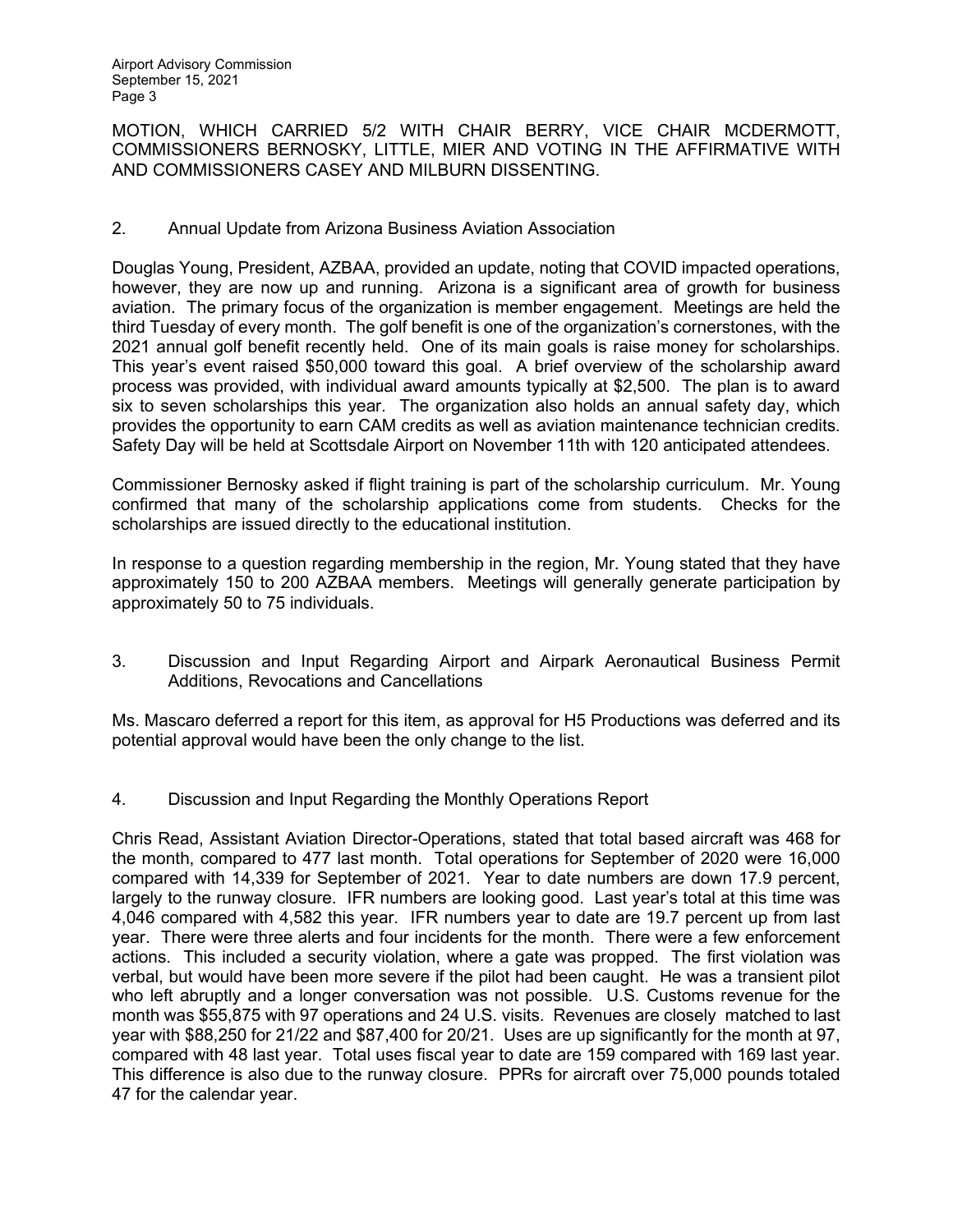Airport Advisory Commission September 15, 2021 Page 4

Commissioner Little asked if the fuel spills are self-reported. Mr. Read stated that per the Airport rules and regulations, the fuel dispenser FBOs must notify the Airport upon any spill. If the spill is over a certain size, the FBO is also required to call 911 and alert the fire department. Commissioner Little asked about the frequency of reported spills at Ross Aviation. Mr. Read stated that Ross has not established the anti-fuel spill culture as well as other FBOs.

## 5. Discussion and Input Regarding Financial Report for August

Mr. Mascaro stated that revenues totaled \$764,000 with actuals coming in at approximately \$1 million. For expenses, the budget was \$554,000 and actuals were lower, at \$372,000. The August monthly comparison is a bit distorted, due to reverse accruals for revenues received this fiscal year, but actually falling into the prior fiscal year. Adjustments are seen over the ensuing months. The Aviation Fund Cash Balance is at negative \$1.5 million as of August 30th. The negative figure is due to a couple of ongoing capital projects, including box hangars and runway reconstruction. In August, the Airport was in the midst of an \$11 million runway project, paying out large invoices. The Airport has requested reimbursement from the FAA. Grant funds are typically received within a week of the request. Accounts receivable is doing well. Runway closure impacted fuel flowage. Year to date, the numbers are down approximately 22.7 percent. It is expected that the figures will recover and exceed last year's numbers.

# 6. Discussion and Input Regarding Quarterly Noise Complaint Summary Report

Sarah Ferrara, Aviation Planning & Outreach Coordinator, provided a report for the third quarter, which runs from July to September, 2021. For the period, there were five callbacks and two emails. There were 25 repeat complainants and 10 new complainants. Notably, a single complainant has submitted thousands of complaints. A total of 166 complaints have been received from other residents, compared with 250 for 2020.

In response to a question from Chair Berry, Ms. Ferrara stated that submissions of complaints by the prolific complainant are received via the online portal. There was brief discussion regarding the potential the complaints could be submitted by a bot. Ms. Ferrara said she has raised this concern with IT. Interestingly, however, there are some unique characteristics to each complaint. IT does not believe at this point that the complaints are bot-generated.

## 7. Discussion and Input Regarding Public Outreach Programs and Planning Projects

Ms. Ferrara stated that two voluntary curfew letters were issued in September. In terms of property developments within the Airport Influence Area, one project was listed for September. Social media and listserv outreach continues. A recent outreach included information regarding Cirrus Aviation annual owner's convention. Staff attended NBAA and a more in-depth review will be provided at the next meeting.